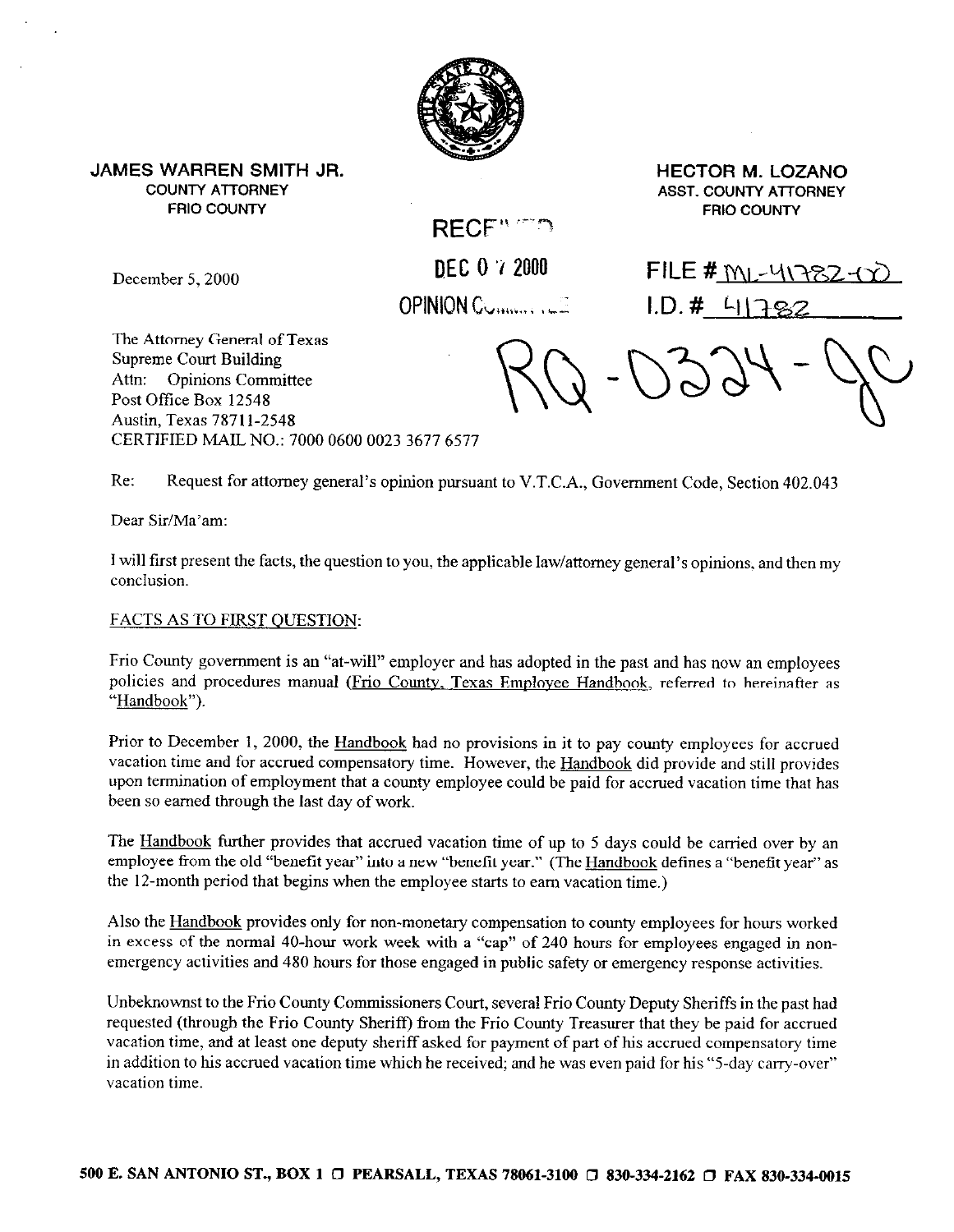#### Page 2

Re: Request for attorney general's opinion pursuant to V.T.C.A., Government Code, Section 402.043

The county treasurer informed me and the commissioners court that this "has always been done," and she didn't think she needed to come to the commissioners court for authority to pay accrued vacation time (or compensatory time) to those requesting it.

The reason that this came to light is that two other Frio County Deputy Sheriffs requested that they be paid for their accrued vacation time including the "5-day carry over" in vacation time that a previous deputy had been paid. The two deputies were told by the county treasurer that they had not submitted their requests before the end of the county's fiscal year (i.e. September 30, 2000); and, therefore, they could not be paid because there was no money in the new fiscal year's budget to pay them.

The two deputies requested at a special called meeting of the Frio County Commissioners Court on December 1, 2000, that they be paid for their accrued vacation and compensatory time, to which request no action was taken by the commissioners court pending this request for an attorney general's opinion.

On December 1, 2000, after having met on November 29, 2000, the Frio County Employee Handbook Committee (composed of various elected county and precinct officials) recommended amending in the Handbook to allow any county employee to sell his accrued vacation time (over and above the 5 days of accrued vacation time that may be carried over past the first "benefit year" and each succeeding "benefit year") but with several provisos: 1) the employee's supervisor must recommend this to the commissioners court, 2) the commissioners court at its special called or regular meeting must approve the payment, 3) the county treasurer at his/her discretion will make the payment after the completion of the "benefit year" but on or before the following December 31<sup>st</sup>, and 4) no vacation time may be accrued during the first 180 days ("Introductory Employee Period") of a new employee's term of employment with the county.

## OUESTION:

May the two deputies who are requesting payment of accrued vacation time (even though at the time that it was accrued there was no policy for this type of payment) be paid it as the two other deputies were paid, including compensatory time which one of the two other deputies had been paid in the past.

The Frio County Treasurer has stated in commissioners court that it had been long been the practice and custom for the county treasurer's office (previous county treasurers) to pay, upon request of an employee's supervisor to the county treasurer, accrued vacation and compensatory time to an "eligible" employee. Furthermore, the commissioners court had not been informed of these payments, and, therefore, were not in a position to approve and authorize these payments.

Although the county treasurer maintains that "several years" ago there was an agenda item on the commissioners court agenda to allow the county treasurer to pay accrued vacation time and compensatory time to those employees requesting same and that the court voted to give her authority to do so, to date neither she nor the county clerk have been able to locate this agenda item in the commissioners court's minutes. Assuming that this action was taken by the commissioners court several years ago, I would ask does section 113.041 (a,d) of the Texas Local Government Code (hereinafter referred to as "Code") give to the county treasurer blanket authority to make these payments instead of the county treasurer coming before the commissioners court on a case-by-case basis to seek permission; and, even if the county treasurer had this<br>blanket authority, could she still do this when the Handbook (prior to December 1, 2000) was silent as to blanket authority, could she still do this when the  $H_0$  (prior to December 1, 2000) was sitent as to paying accrued vacation time to requesting employees and when the Handbook even now provides only for non-monetary compensation for hours in excess of the normal 40.hour week?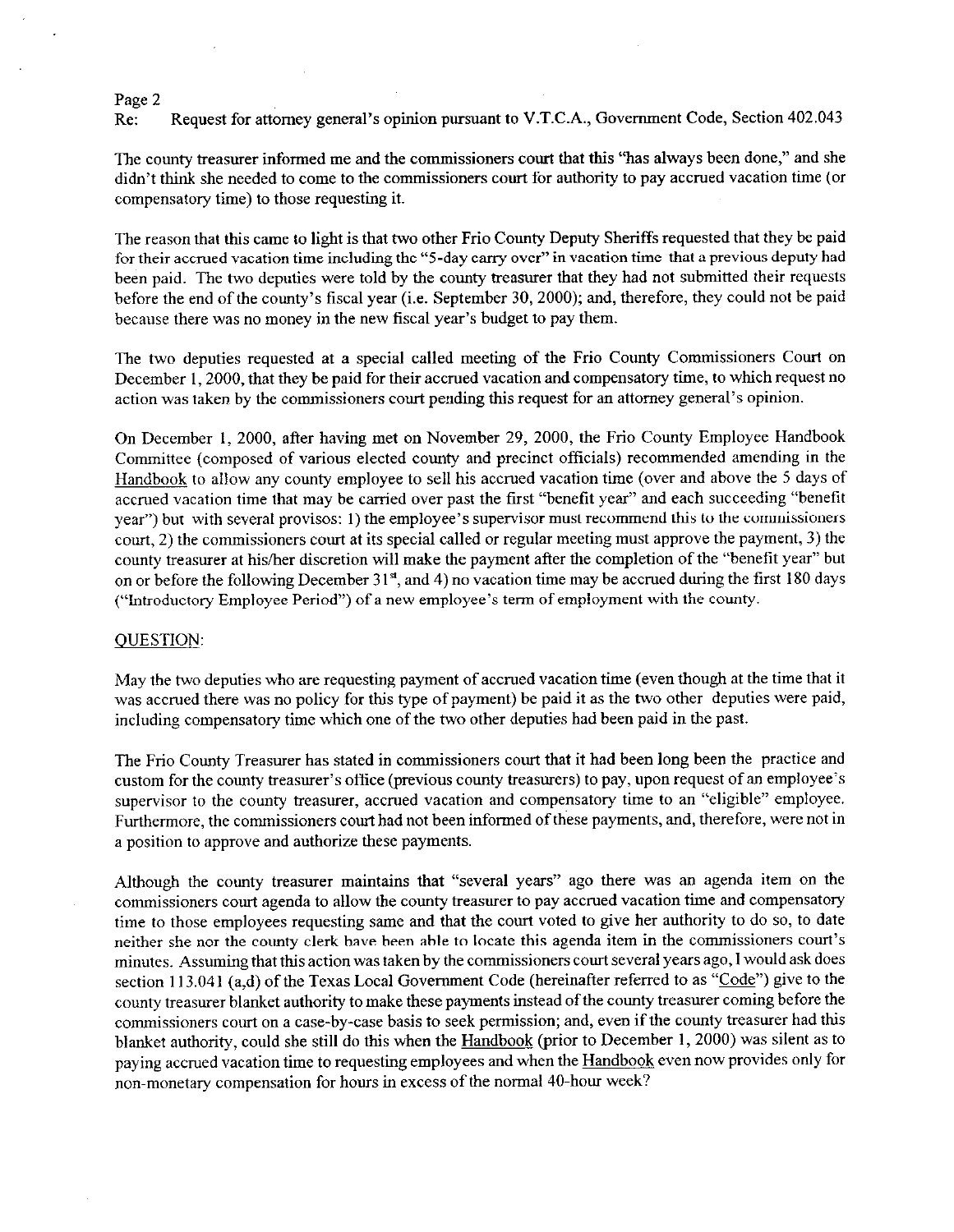Page 3

Re: Request for attorney general's opinion pursuant to V.T.C.A., Government Code, Section 402.043

## THE LAW AND PREVIOUS ATTORNEY GENERAL'S OPINIONS:

Section 113.041(a), (d) of the Code states, *inter alia*:

"(a) The County Treasurer shall disburse the money belonging to the county and shall pay and apply the money as required by law and as the commissioners court may require or direct, not inconsistent with law.

"(d) If the treasurer doubts that the legality or propriety of an order, decree, certificate, or warrant presented to the treasurer for payment, the treasurer may not make the payment. The treasurer shall report the matter to the commissioners court for the court's consideration and direction.<br>\*\*\*\*\*\*\*\*\*

Attorney General's Opinion No. IM-910 (1988) provides a good, comprehensive overview of a commissioners court's authority "to grant vacation and sick leave benefits to both elected and appointed county officials and to pay such officials for the unused portions thereof."

The facts set out in this opinion parallel those in the instant situation. The Galveston Countv Personnel Policies Manual did not authorize the accrual of vacation time as did ours until the December 1, 2000, amendment: there was no provision for the accrual of vacation time and payment of same except for the "5day carry over" rule. However, in reading this opinion it states that since vacation time is "compensation" (see Attorney General's OpinionsMW-438(1982); H-l 142, H-l 113 (1978); H-860, H-797(1976); sections 152.011 and - .-13 of the Code) which if accrued it may be paid to a requesting employee.

As for a county treasurer paying an employee upon request accrued compensatory time, Op. Atty. Gen. No. M-1252 (although this opinion pertains to whether a State employee who resigns, is dismissed or is separated should be paid for accrued vacation time) it would appear that accrued compensatory time are for services rendered to the county; and, as this opinion states, that "suchpayment constitutes salaries within the meaning of Article 6813b (now recodified in V.T.C.A., Government Code)."

Therefore, one might conclude that accrued vacation time and compensatory time could be compensated as salaries (although not contemplated as such during budget hearing process that the commissioners court conducts every year during August and September). Even though the Handbook is silent as to paying accrued vacation time (except when an employee terminates a county employment), it does specifically prohibit monetary payment for compensation time.

#### MY CONCLUSION:

It would appear that accrued vacation and compensatory time may be paid upon request by an employee and justified on the basis that these are "salaries" for services rendered to the county; although this conclusion may be weakened by the fact that the commissioners court had no knowledge of these payments being made from the county treasurer. Although the Handbook is in place for the county, it is nothing more than guidelines for county government and would in no way trump or supersede state or federal law (See Reynolds Manufacturing Co. v. Mendoza, 644 S.W. 2d 536, 539 (CA-CC, 1982, no writ: company's employee handbook constituted no more than "general guidelines" and could not be read as an express contractual limitation on the company's power to terminate the employment of its at will employee). A